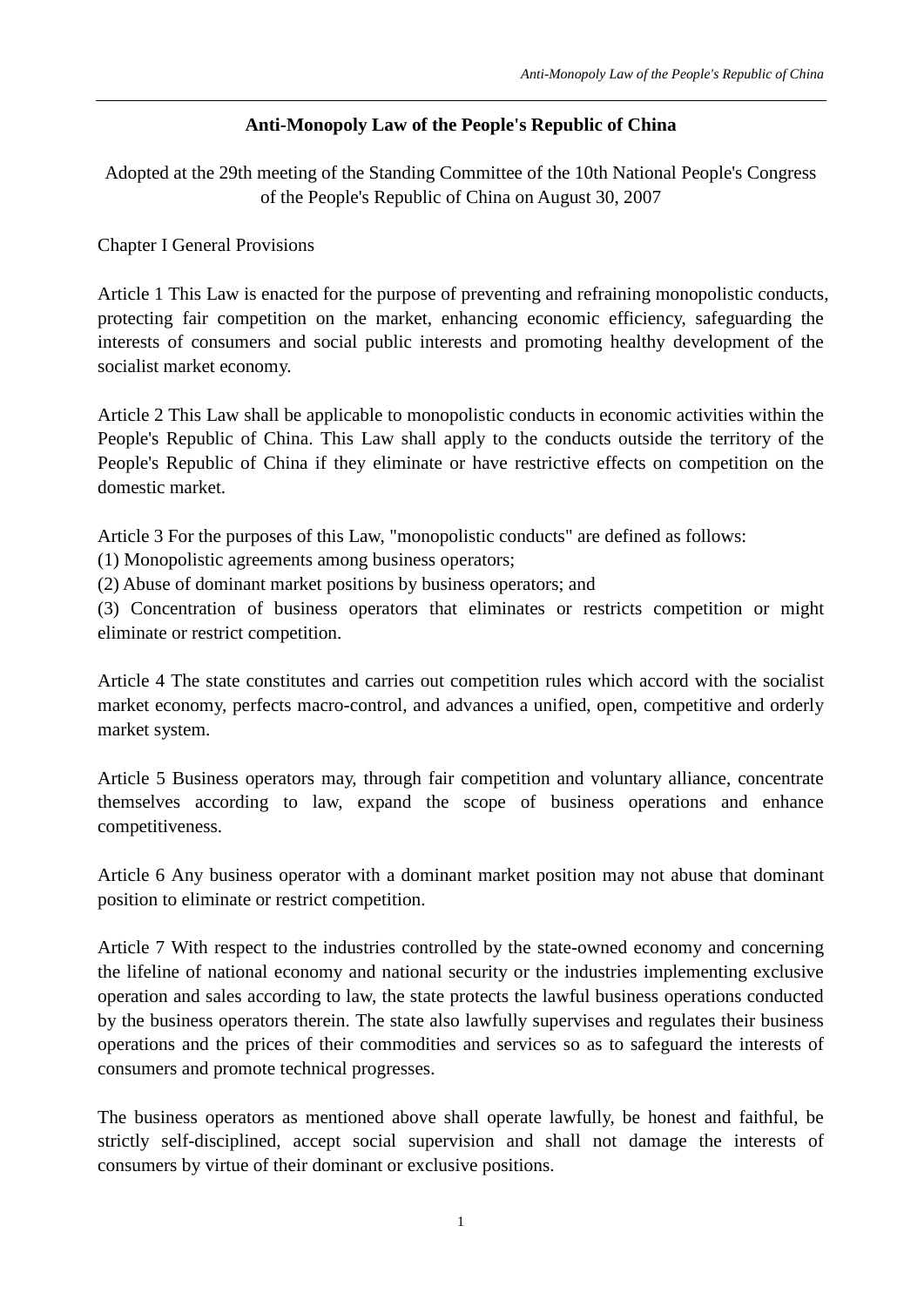Article 8 No administrative organ or organization empowered by a law or administrative regulation to administer public affairs may abuse its administrative powers to eliminate or restrict competition.

Article 9 The State Council shall establish the Anti-Monopoly Commission, which is in charge of organizing, coordinating and guiding anti-monopoly work, shall perform the following functions:

(1) Studying and drafting related competition policies;

(2) Organizing investigation and assessment of overall competition situations in the market and issuing assessment reports;

(3) Constituting and issuing anti-monopoly guidelines;

(4) Coordinating anti-monopoly administrative law enforcement; and

(5) Other functions as assigned by the State Council.

The State Council shall stipulate composition and working rules of the Anti-Monopoly Commission.

Article 10 The anti-monopoly authority designated by the State Council (hereinafter referred to as the anti-monopoly authority under the State Council) shall be in charge of anti-monopoly law enforcement in accordance with this Law.

The anti-monopoly authority under the State Council may, when needed, authorize corresponding authorities in the people's governments of provinces, autonomous regions and municipalities directly under the Central Government to take charge of anti-monopoly law enforcement in accordance with this Law.

Article 11 A trade association shall intensify industrial self-discipline, guide business operators to compete lawfully and safeguard the competition order in the market.

Article 12 For the purposes of this Law, "business operator" refers to a natural person, legal person or any other organization that is engaged in commodity production or operation or service provision.

For the purposes of this Law, "relevant market" refers to the commodity scope or territorial scope within which the business operators compete against each other during a certain period of time for specific commodities or services (hereinafter generally referred to as "commodities").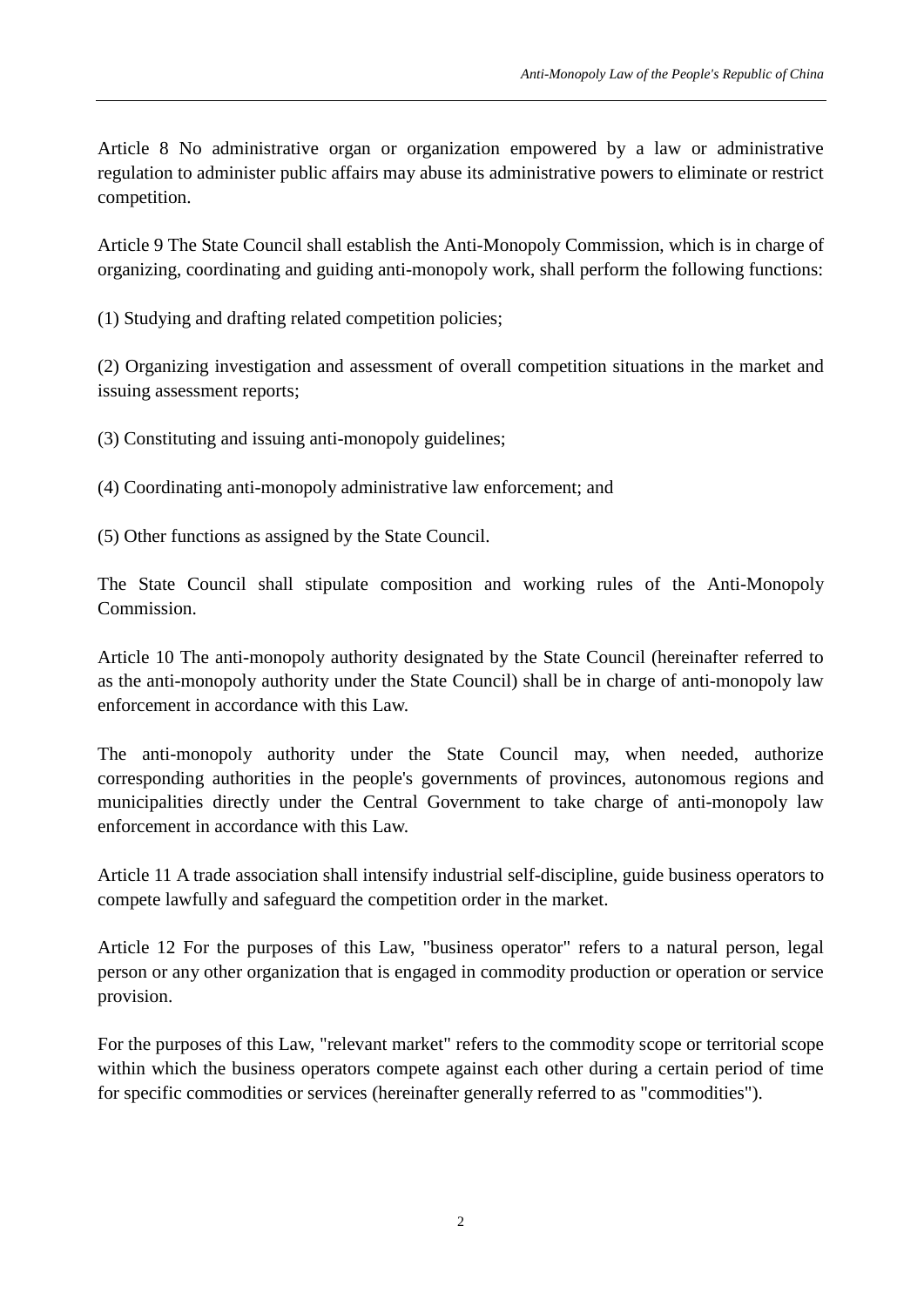Chapter II Monopoly Agreement

Article 13 Any of the following monopoly agreements among competing business operators shall be prohibited:

(1) Fixing or changing prices of commodities;

(2) Limiting the output or sales volume of commodities;

(3) Dividing the sales market or the raw material procurement market;

(4) Restricting purchase of new technology or new facilities or restricting development of new technology or new products;

(5) Boycotting transactions; or

(6) Other monopoly agreements as determined by the anti-monopoly authority under the State Council.

For the purposes of this Law, "monopoly agreements" refer to agreements, decisions or other concerted actions which eliminate or restrict competition.

Article 14 Any of the following agreements among business operators and their trading parties are prohibited:

(1) Fixing the price of commodities for resale to a third party;

(2) Restricting the minimum price of commodities for resale to a third party; or

(3) Other monopoly agreements as determined by the anti-monopoly authority under the State Council.

Article 15 An agreement among business operators shall be exempted from application of Articles 13 and 14 if it can be proven to be in any of the following circumstances:

(1) For the purpose of improving technologies and researching and developing new products;

(2) For the purpose of upgrading product quality, reducing cost and improving efficiency, unifying product specifications or standards, or carrying out professional labor division;

(3) For the purpose of improving operational efficiency and enhancing the competitiveness of small and medium-sized business operators;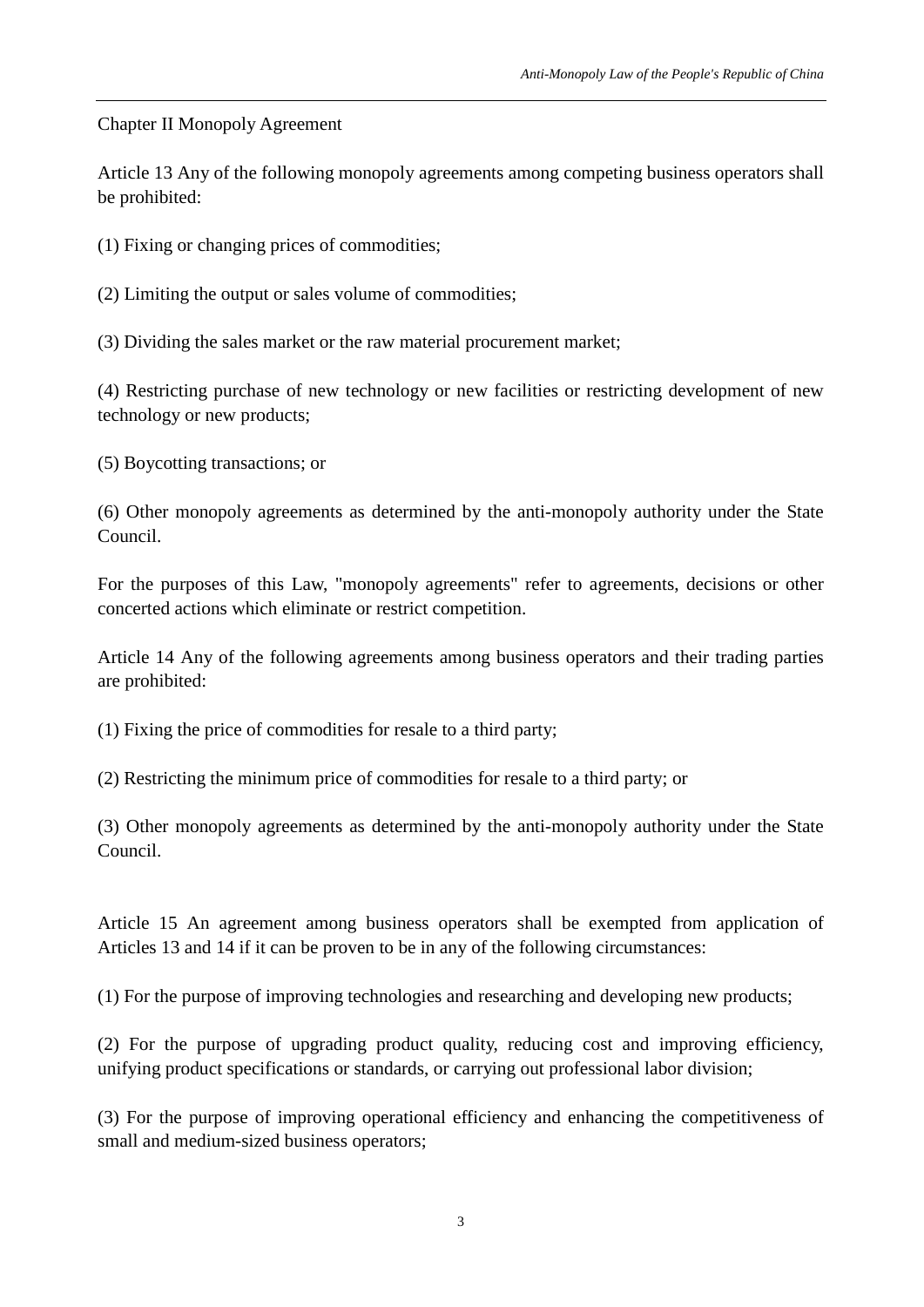(4) For the purpose of achieving public interests such as conserving energy, protecting the environment, providing disaster relief and so on;

(5) For the purpose of mitigating serious decrease in sales volume or obviously excessive production during economic recessions;

(6) For the purpose of safeguarding justifiable interests in foreign trade and foreign economic cooperation; or

(7) Other circumstances as stipulated by laws and the State Council.

Where a monopoly agreement is in any of the circumstances stipulated in Items 1 through 5 and is exempt from Articles 13 and 14 of this Law, the business operators must additionally prove that the agreement will not severely restrict competition in relevant market and can enable consumers to share the interests derived from the agreement.

Article 16 Any trade association may not organize the business operators in its industry to implement the monopolistic conducts as prohibited by this Chapter.

Chapter III Abuse of Dominant Market Position

Article 17 A business operator with a dominant market position shall not abuse its dominant market position to conduct the following acts:

(1) Selling commodities at unfairly high prices or buying commodities at unfairly low prices;

(2) Selling products at prices below cost without any justifiable cause;

(3) Refusing to trade with a trading party without any justifiable cause;

(4) Requiring a trading party to trade exclusively with itself or trade exclusively with a designated business operator without any justifiable cause;

(5) Tying products or imposing unreasonable trading conditions at the time of trading without any justifiable cause;

(6) Applying dissimilar prices or other transaction terms to trading parties with equal standing;

(7) Other conducts determined as abuse of dominant market position by the anti-monopoly authority under the State Council.

For the purposes of this Law, "dominant market position" refers to a market position held by a business operator having the capacity to control price, quantity or other trading conditions of commodities in relevant market, or to hinder or affect any other business operator to enter the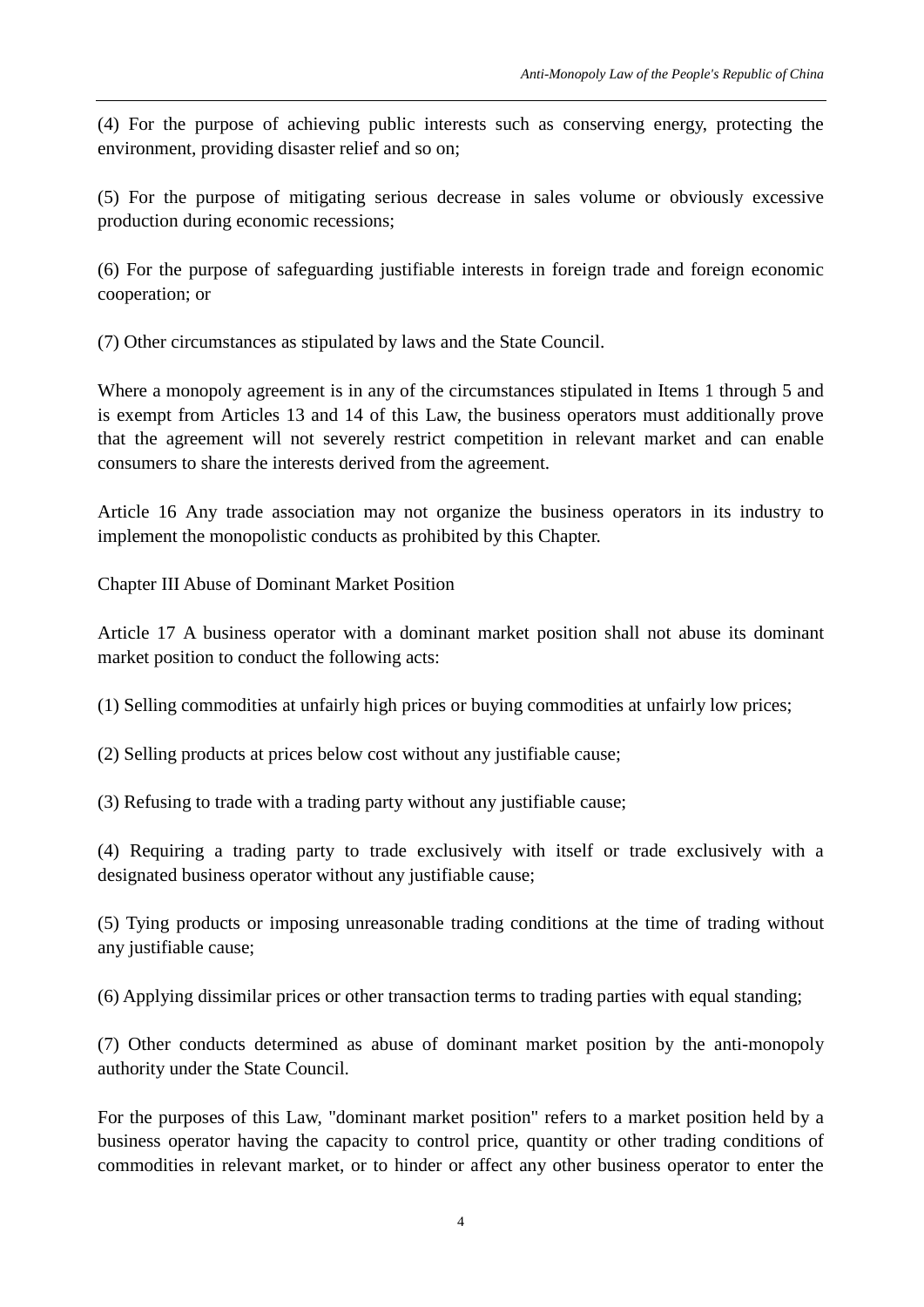relevant market.

Article 18 The dominant market position shall be determined according to the following factors:

(1) The market share of a business operator in relevant market, and the competition situation of the relevant market;

(2) The capacity of a business operator to control the sales market or the raw material procurement market;

(3) The financial and technical conditions of a business operator;

(4) The degree of dependence of other business operators upon a business operator in transactions;

(5) The degree of difficulty for other business operators to enter the relevant market; and

(6) Other factors related to determining a dominant market position of the said business operator.

Article 19 Where a business operator is under any of the following circumstances, it may be assumed to have a dominant market position:

(1) The market share of a business operator accounts for half or above in the relevant market;

(2) The joint market share of two business operators accounts for two thirds or above; or

(3) The joint market share of three business operators accounts for three fourths or above.

A business operator with a market share of less than one 10th shall not be presumed as having a dominant market position even if they fall within the scope of Item 2 or 3.

Where a business operator who has been presumed to have a dominant market position can otherwise prove that they do not have a dominant market, it shall not be determined as having a dominant market position.

Chapter IV Concentration of Business Operators

Article 20 Concentration of business operators refers to the following circumstances:

(1) Merger of business operators;

(2) Acquiring control over other business operators by virtue of acquiring their equities or assets; or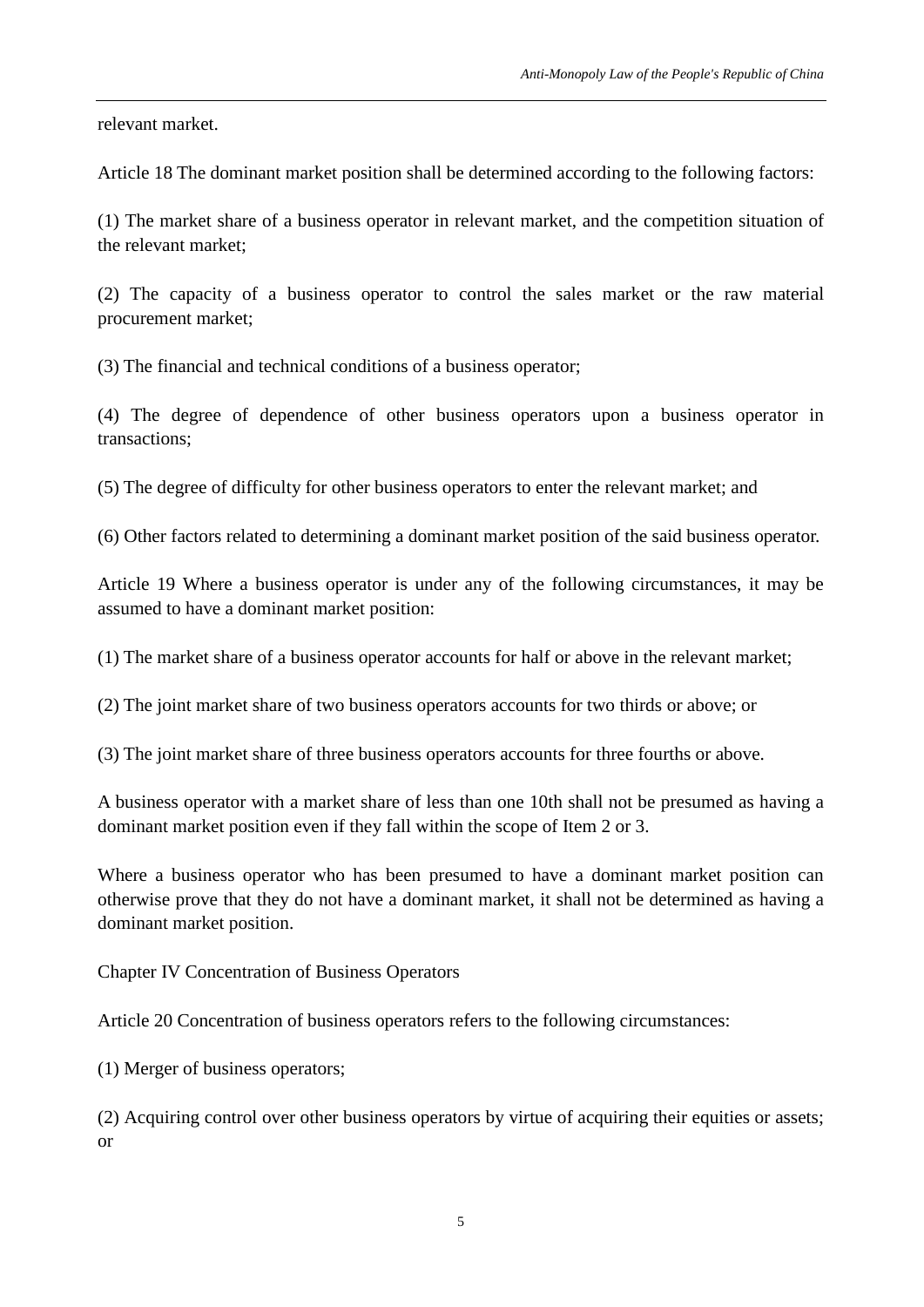(3) Acquiring control over other business operators or possibility of exercising decisive influence on other business operators by virtue of contract or any other means.

Article 21 Where a concentration reaches the threshold of declaration stipulated by the State Council, a declaration must be lodged in advance with the anti-monopoly authority under the State Council, otherwise the concentration shall not be implemented.

Article 22 Where a concentration is under any of the following circumstances, it may not be declared to the anti-monopoly authority under the State Council:

(1) One of the business operators participated in the concentration has more than 50 percent of shares or assets with voting rights in each of the other business operators; or

(2) More than 50 percent of the shares or assets with voting rights in each business operator participated in the concentration are owned by the same business operator who does not participated in the concentration.

Article 23 A business operator shall, when lodge a concentration declaration with the anti-monopoly authority under the State Council, submit the following documents and materials:

(1) A declaration letter;

(2) Explanations of the effect of the concentration on the relevant market competition;

(3) The agreement of concentration;

(4) The financial and accounting reports of the proceeding accounting year of business operators participated in the concentration audited by accounting firms; and

(5) Other documents and materials as stipulated by the anti-monopoly authority under the State Council.

Such items shall be embodied in the declaration letter as the name, domicile and business scopes of the business operators involved in the concentration as well as the date of the scheduled concentration and other items as stipulated by the anti-monopoly authority under the State Council.

Article 24 Where the documents or materials submitted by a business operator are incomplete, it shall submit the rest of the documents and materials within the time limit stipulated by the anti-monopoly authority under the State Council; otherwise, the declaration shall be deemed as not filed.

Article 25 The anti-monopoly authority under the State Council shall conduct a preliminary review of the declared concentration of business operators, make a decision whether to conduct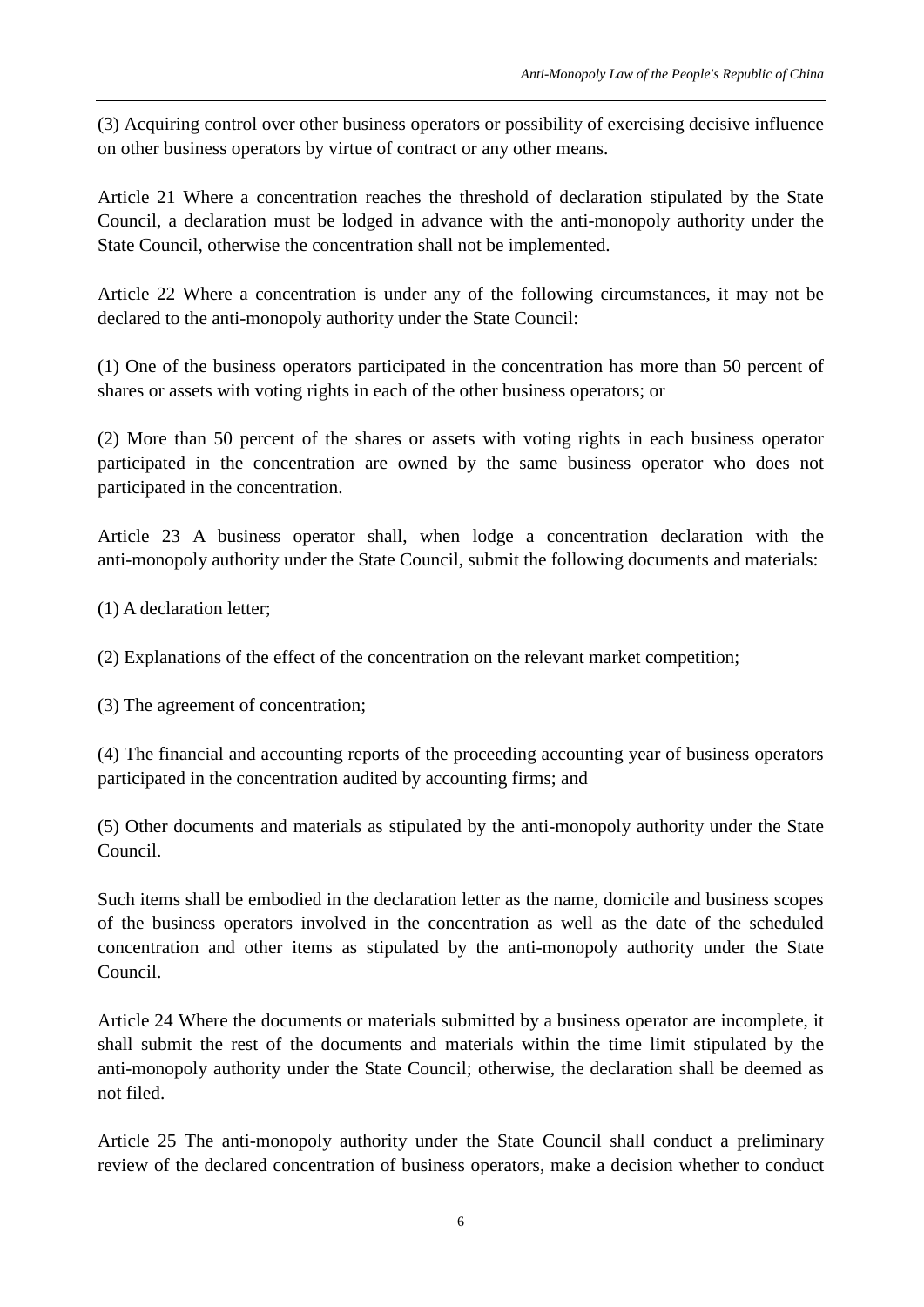further review and notify the business operators in written form within 30 days upon receipt of the documents and materials submitted by the business operators pursuant to Article 23 of this Law. Before such a decision made by the anti-monopoly authority under the State Council, the concentration may be not implemented.

Where the anti-monopoly authority under the State Council decides not to conduct further review or fails to make a decision at expiry of the stipulated period, the concentration may be implemented.

Article 26 Where the anti-monopoly authority under the State Council decides to conduct further review, they shall, within 90 days from the date of decision, complete the review, make a decision on whether to prohibit the concentration, and notify the business operators in written form. A decision of prohibition shall be attached with reasons therefor. Within the review period the concentration may not be implemented.

Under any of the following circumstances, the anti-monopoly authority under the State Council may notify the business operators in written form that the time limit as stipulated in the preceding paragraph may be extended no more than 60 days:

(1) The business operators concerned agree to extend the time limit;

(2) The documents or materials submitted by business operators are inaccurate and need further verification;

(3) Circumstances have significantly changed after the declaration is made.

If the anti-monopoly authority under the State Council fails to make a decision at expiry of the period, the concentration may be implemented.

Article 27 In examination of the concentration of business operators, the following factors shall be considered:

(1) The market share in the relevant market and the controlling power thereof over that market of the business operators involved in the concentration and,

(2) The degree of market concentration in the relevant market,

(3) The influence of the concentration of business operators on the market access and technological progress,

(4) The influence of the concentration of business operators on the consumers and other business operators,

(5) The influence of the concentration of business operators on the national economic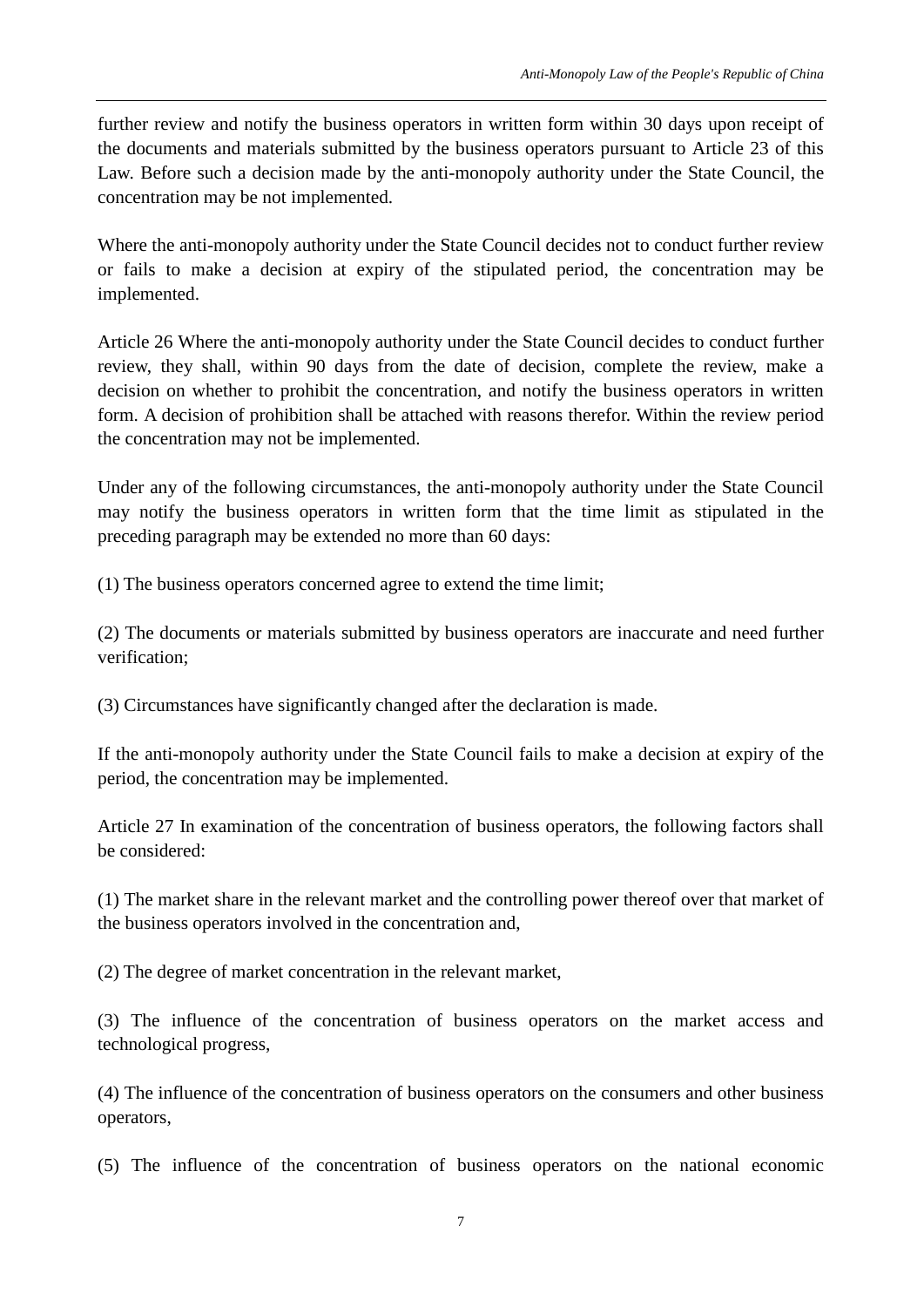development, and

(6) Other factors that may have an effect on the market competition and shall be taken into account as regarded by the anti-monopoly authority under the State Council.

Article 28 Where a concentration of business operators has or may have effect of eliminating or restricting competition, the anti-monopoly authority under the State Council shall make a decision to prohibit the concentration. However, if the business operators concerned can prove that the concentration will bring significantly more positive impact than negative impact on competition, or the concentration is pursuant to public interests, the anti-monopoly authority under the State Council may decide not to prohibit the concentration.

Article 29 Where the concentration is not prohibited, the anti-monopoly authority under the State Council may decide to attach restrictive conditions for reducing the negative impact of such concentration on competition.

Article 30 Where the anti-monopoly authority under the State Council decides to prohibit a concentration or attaches restrictive conditions on concentration, it shall publicize such decisions to the general public in a timely manner.

Article 31 Where a foreign investor merges and acquires a domestic enterprise or participates in concentration by other means, if state security is involved, besides the examination on the concentration in accordance with this Law, the examination on national security shall also be conducted in accordance with the relevant state provisions.

Chapter V Abuse of Administrative Power to Eliminate or Restrict Competition

Article 32 Any administrative organ or organization empowered by a law or administrative regulation to administer public affairs may not abuse its administrative power to restrict or restrict in a disguised form entities and individuals to operate, purchase or use commodities provided by business operators designated by it.

Article 33 Any administrative organ or organization empowered by a law or an administrative regulation to administer public affairs may not have any of the following conducts by abusing its administrative power to block free circulation of commodities between regions:

(1) Imposing discriminative charge items, discriminative charge standards or discriminative prices upon commodities from outside of the locality,

(2) Imposing such technical requirements and inspection standards upon commodities from outside of the locality as different from those upon local commodities of the same classification, or taking such discriminative technical measures as repeated inspections or repeated certifications to commodities from outside of the locality, so as to restrict them to enter the local market,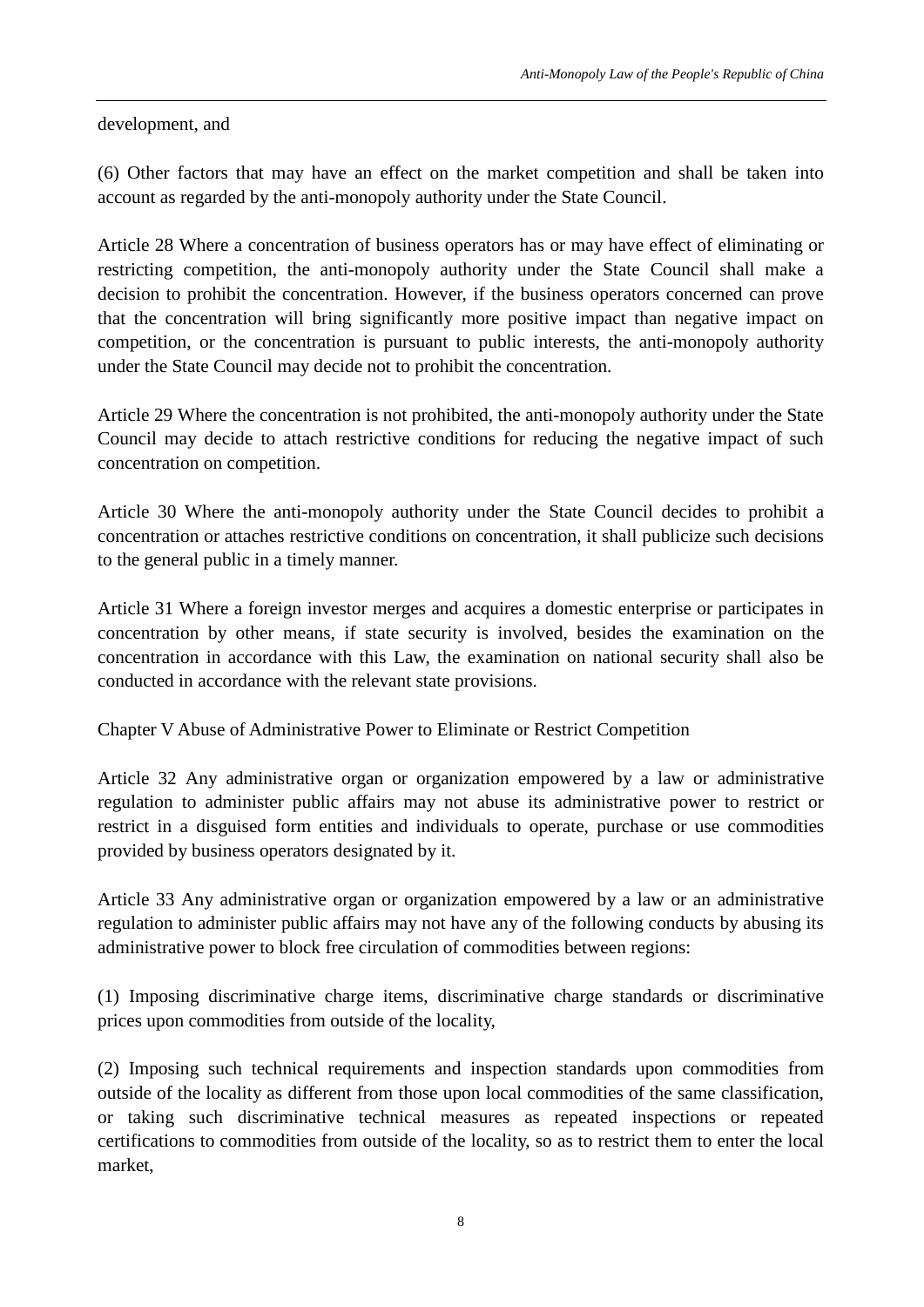(3) Taking administrative licensing specially on commodities from outside of the locality so as to restrict them to enter the local market,

(4) Setting barriers or taking other measures so as to hamper commodities from outside of the locality from entering the local market or hamper local commodities from moving outside; or

(5) Other conducts for the purpose of hampering commodities from free circulation between regions.

Article 34 Any administrative organ or organization empowered by a law or administrative regulation to administer public affairs may not abuse its administrative power to reject or restrict business operators from outside of the locality to participate in local tendering and bidding activities by such means as imposing discriminative qualification requirements or assessment standards or not releasing information in accordance with law.

Article 35 Any administrative organ or organization empowered by a law or administrative regulation to administer public affairs may not abuse its administrative power to reject or restrict business operators from outside of the locality to invest or set up branches in the locality by imposing unequal treatment thereupon from local business operators.

Article 36 Any administrative organ or organization empowered by a law or administrative regulation to administer public affairs may not abuse its administrative power to force business operators to engage in the monopolistic conducts as prescribed in this Law.

Article 37 Any administrative organ may not abuse its administrative power to set down such provisions in respect of eliminating or restricting competition.

Chapter VI Investigation Into the Suspicious Monopolistic Conducts

Article 38 The anti-monopoly authority shall make investigations into suspicious monopolistic conducts in accordance with law.

Any entity or individual may report suspicious monopolistic conducts to the anti-monopoly authority. The anti-monopoly authority shall keep the informer confidential.

Where an informer makes the reporting in written form and provides relevant facts and evidence, the anti-monopoly authority shall make necessary investigation.

Article 39 The anti-monopoly authority may take any of the following measures in investigating suspicious monopolistic conducts:

(1) Conducting inspection by getting into the business premises of business operators under investigation or by getting into any other relevant place,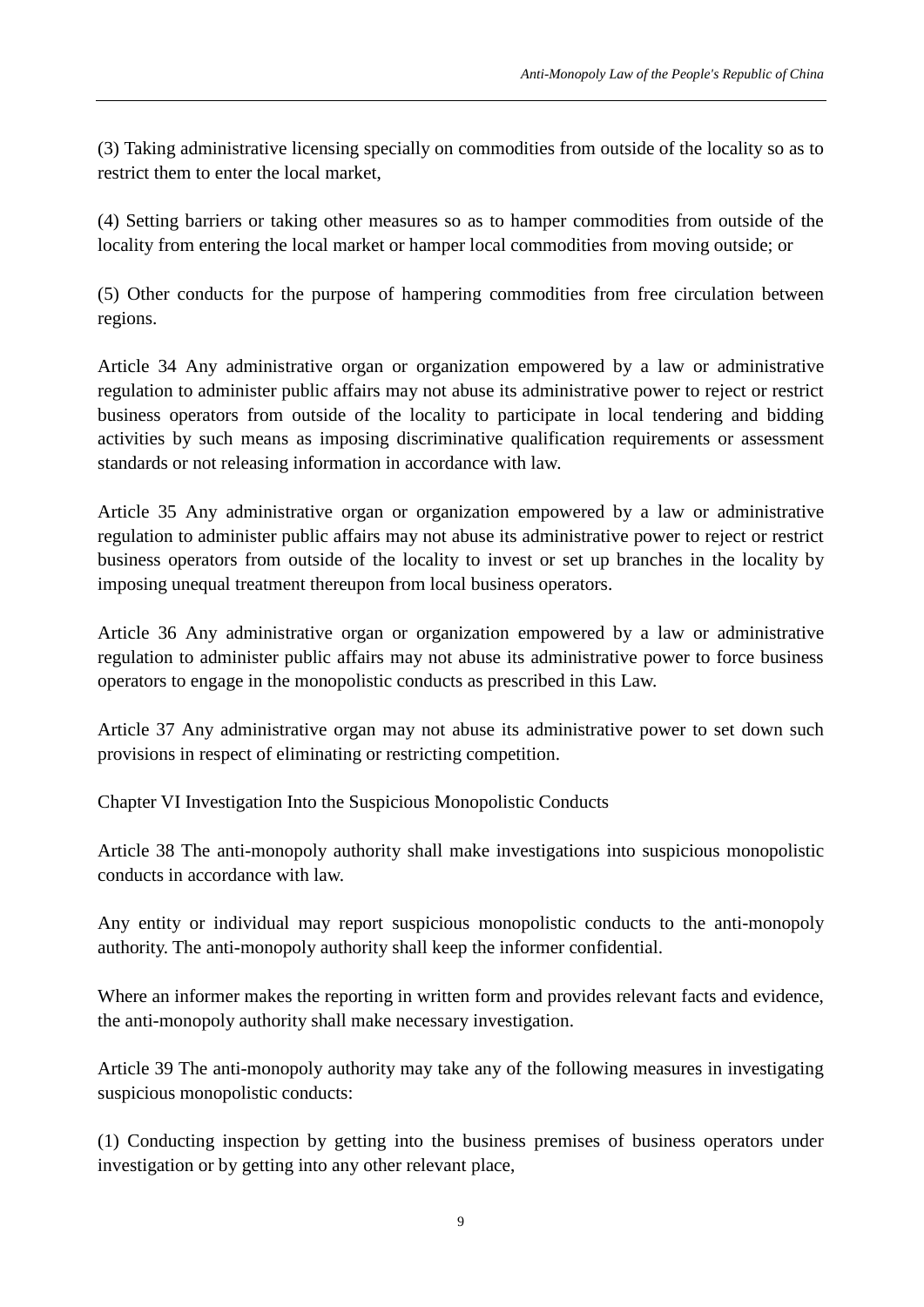(2) Inquiring the business operators under investigation, interested parties or other relevant entities or individuals, and requiring them to explain the relevant conditions,

(3) Consulting and duplicating the relevant documents, agreements, account books, business correspondences and electronic data, etc. of the business operators under investigation, interested parties and other relevant entities or individuals,

(4) Seizing and detaining relevant evidence; and

(5) Inquiring about bank accounts of the business operators under investigation.

Before the measures as prescribed in the preceding paragraph are taken, a written report shall be submitted to the chief person in charge of the anti-monopoly authority for approval.

Article 40 When investigating suspicious monopolistic conducts, there shall be at least two law enforcers, and they shall show their law enforcement certificates.

When inquiring and investigating suspicious monopolistic conducts, law enforcers shall make transcript thereon, which shall bear the signatures of the persons under inquiry or investigation.

Article 41 The anti-monopoly authority and functionaries thereof shall be obliged to keep confidential the trade secrets they have access to during the course of law enforcement.

Article 42 Business operators, interested parties and other relevant entities and individuals under investigation shall cooperate with the anti-monopoly authority in performing its duties, and may not reject or hamper investigation by the anti-monopoly authority.

Article 43 Business operators and interested parties under investigation have the right to voice their opinions. The anti-monopoly authority shall verify the facts, reasons and evidence provided by the business operators and interested parties under investigation.

Article 44 Where the anti-monopoly authority deems that a monopolistic conduct is constituted after investigating and verifying a suspicious monopolistic conduct, it shall make a decision on how to deal with the monopolistic conduct and publicize to the public.

Article 45 As regards a suspicious monopolistic conduct that the anti-monopoly authority is investigating, if the business operators under investigation promise to eliminate the impact of the conduct by taking specific measures within the time limit prescribed by the anti-monopoly authority, the anti-monopoly authority may decide to suspend the investigation. The decision on suspending the investigation shall specify the specific contents as promised by the business operators under investigation.

Where the anti-monopoly authority decides to suspend the investigation, it shall supervise the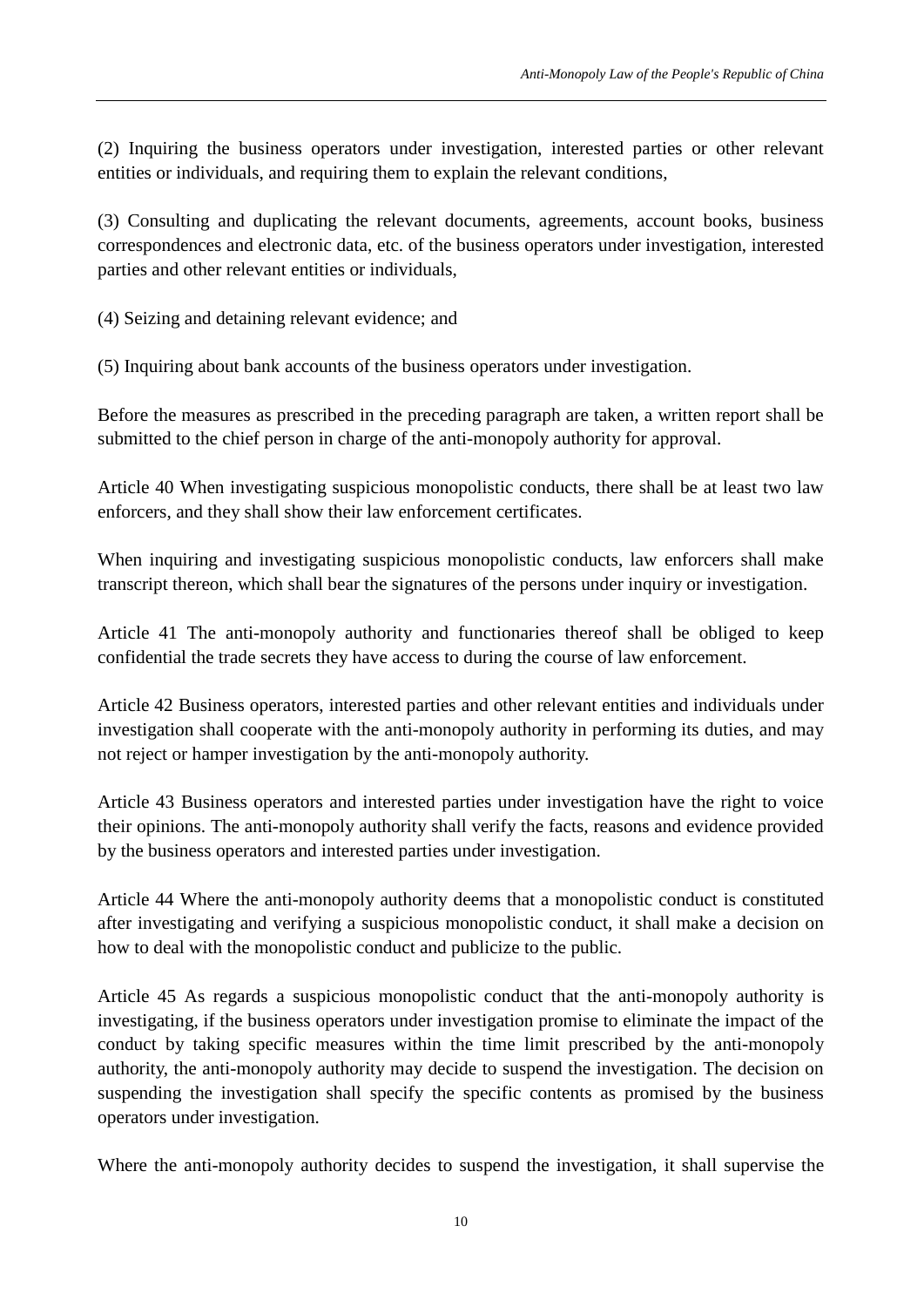implementation of the promise by the business operators. If the business operators keep their promise, the anti-monopoly authority may decide to terminate the investigation.

The anti-monopoly authority shall resume the investigation, where

(1) The business operators fail to implement the promise;

(2) Significant changes have taken place to the facts based on which the decision on suspending the investigation was made; or

(3) The decision on suspending the investigation was made based on incomplete or inaccurate information provided by the business operators.

## Chapter VII Legal Liabilities

Article 46 Where business operators reach an monopoly agreement and perform it in violation of this Law, the anti-monopoly authority shall order them to cease doing so, and shall confiscate the illegal gains and impose a fine of 1 percent up to 10 percent of the sales revenue in the previous year. Where the reached monopoly agreement has not been performed, a fine of less than 500,000 yuan may be imposed.

Where any business operator voluntarily reports the conditions on reaching monopoly agreement to the anti-monopoly authority and provides important evidence, it may be imposed a mitigated punishment or exempted from punishment on the merits of each case.

Where a trade association organizes business operators in its industry to reach monopoly agreement in violation of this Law, a fine of less than 500,000 yuan may be imposed thereupon by the anti-monopoly authority; in case of serious circumstances, the mass organization registration authority may deregister the trade association.

Article 47 Where any business operator abuses its dominant market position in violation of this Law, it shall be ordered to cease doing so. The anti-monopoly authority shall confiscate its illegal gains and impose thereupon a fine of 1 percent up to 10 percent of the sales revenue in the previous year.

Article 48 Where any business operator implements concentration in violation of this Law, the anti-monopoly authority shall order it to cease doing so, to dispose of shares or assets, transfer the business or take other necessary measures to restore the market situation before the concentration within a time limit, and may impose a fine of less than 500,000 yuan.

Article 49 The specific amount of the fines as prescribed in Articles 46 through 48 shall be determined in consideration of such factors as the nature, extent and duration of the violations.

Article 50 Where any loss was caused by a business operator's monopolistic conducts to other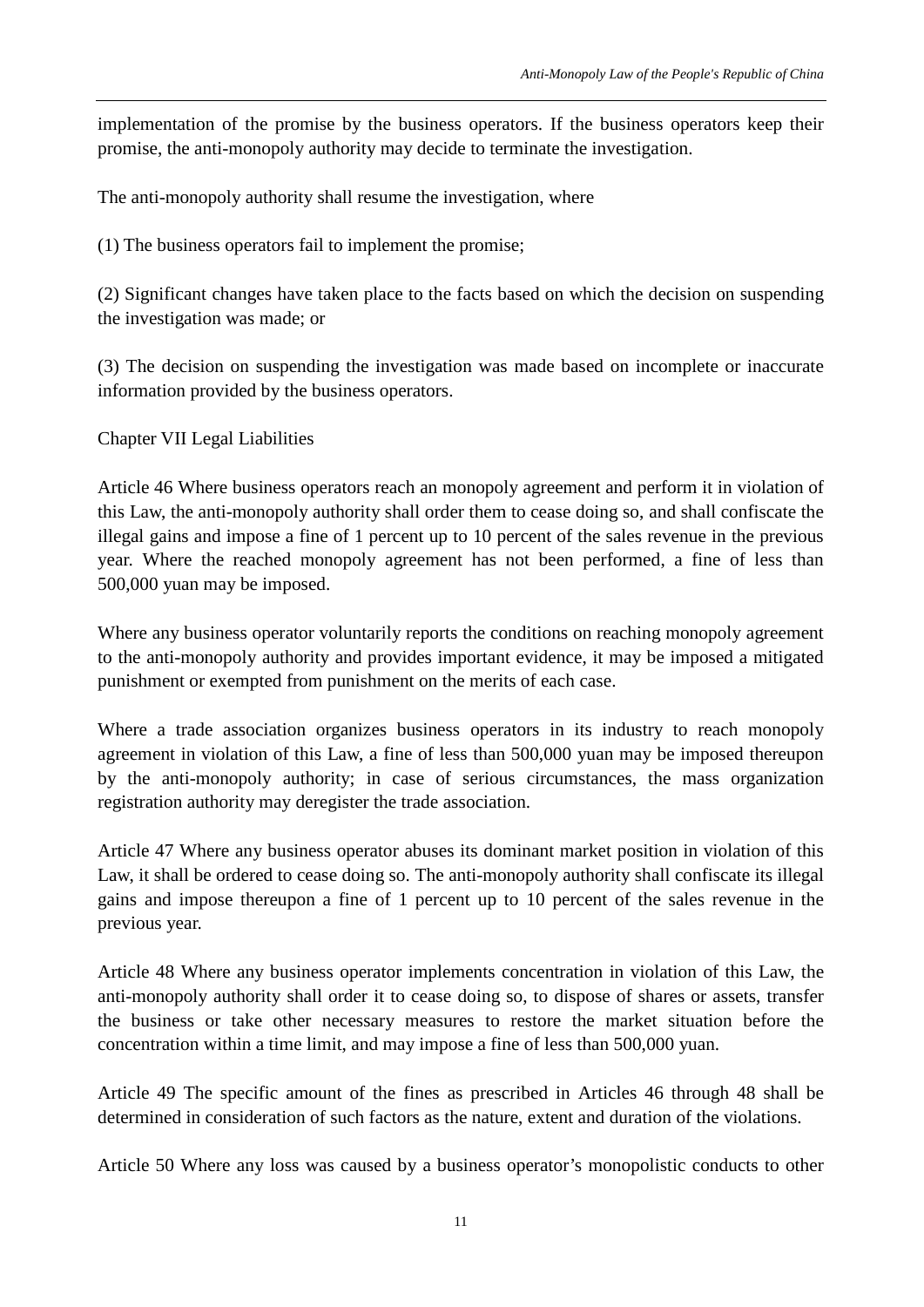entities and individuals, the business operator shall assume the civil liabilities.

Article 51 Where any administrative organ or an organization empowered by a law or administrative regulation to administer public affairs abuses its administrative power to eliminate or restrict competition, the superior authority thereof shall order it to make correction and impose punishment on the directly liable person-in-charge and other directly liable persons. The anti-monopoly authority may put forward suggestions on punishment according to law to the relevant superior authority.

Where it is otherwise provided in a law or administrative regulation for the punishment of the organization empowered by a law or administrative regulation to administer public affairs who abuses its administrative power to eliminate or restrict competition, such provisions shall prevail.

Article 52 As regards the inspection and investigation by the anti-monopoly authority, if business operators refuse to provide related materials and information, provide fraudulent materials or information, conceal, destroy or remove evidence, or refuse or obstruct investigation in other ways, the anti-monopoly authority shall order them to make rectification, and may impose a fine of less than 20,000 yuan on individuals and a fine of less than 200,000 yuan on entities; in case of serious circumstances, the anti-monopoly authority may impose a fine of 20,000 yuan up to 100,000 yuan on individuals, and a fine of 200,000 yuan up to 1 million yuan on entities; where a crime is constituted, the relevant business operators shall be ascertained criminal liabilities.

Article 53 Where any party concerned refuses to accept the decision made by the anti-monopoly authority in accordance with Articles 28 and 29 of this Law, it may first apply for an administrative reconsideration; if it refuses to accept the reconsideration decision, it may lodge an administrative lawsuit in accordance with law.

Where any party concerned refuses to accept any decision made by the anti-monopoly authority other than the decisions prescribed in the preceding paragraph, it may lodge an application for administrative reconsideration or initiate an administrative lawsuit in accordance with law.

Article 54 Where any functionary of the anti-monopoly authority abuses his/her power, neglects his/her duty, seeks private benefits or discloses trade secrets he/she has access to during the process of law enforcement, if a crime is constituted, he/she shall be subject to criminal liability; where no crime is constituted, he/she shall be imposed upon a disciplinary sanction.

Chapter VIII Supplementary Provisions

Article 55 This Law shall not be applicable to the conduct of business operators to exercise their intellectual property rights under relevant laws and administrative regulations on intellectual property rights; however, business operators' conduct to eliminate or restrict market competition by abusing their intellectual property rights shall be governed by this Law.

Article 56 This Law shall not be applicable to the allies or concerted actions of agricultural